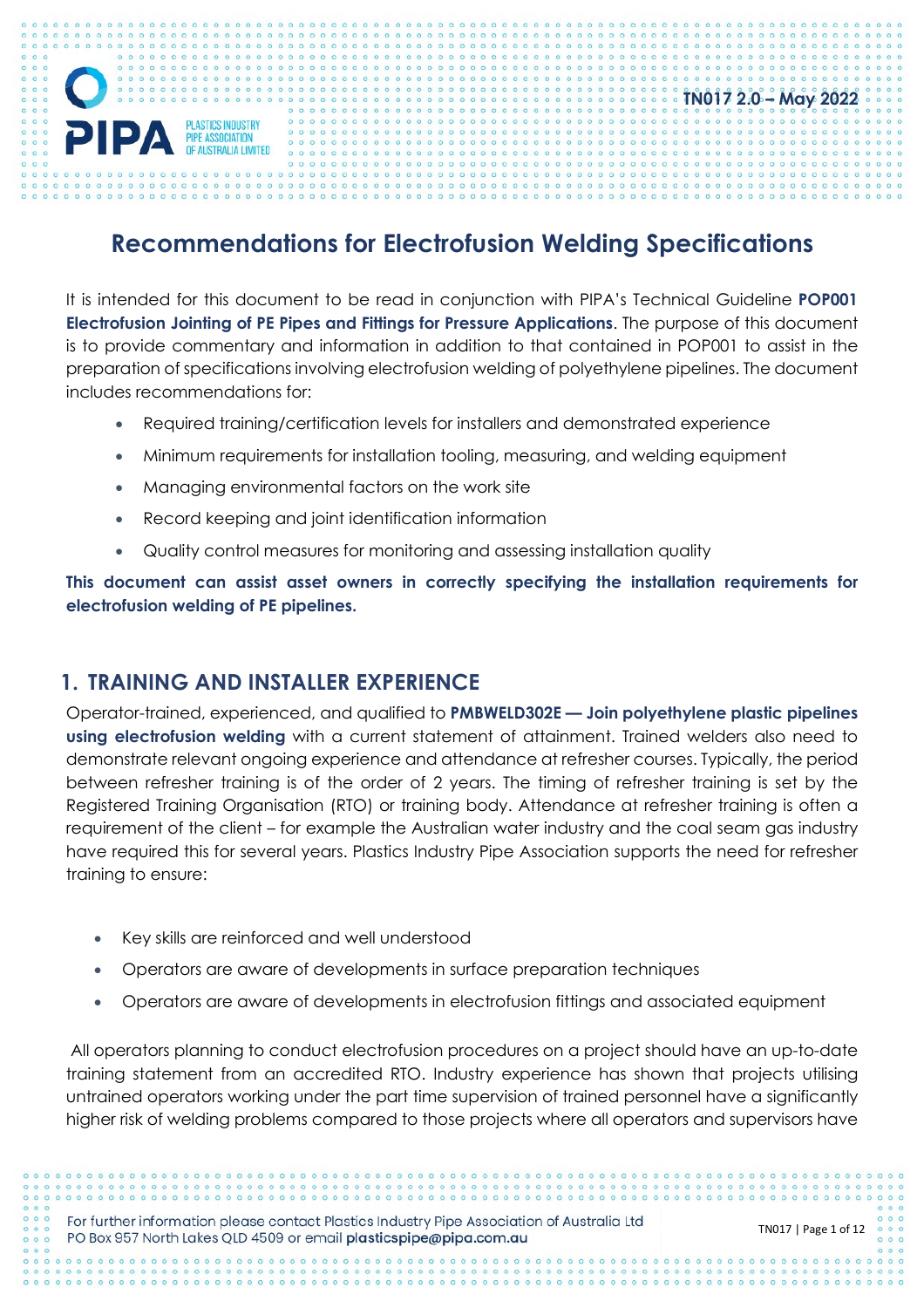been formally trained. Operators should have demonstrated competency and experience with the sizes and types of fittings being installed on the project. Demonstrated competence could include:

- Documented experience, constructing PE joints of the same fitting type and diameter e.g., weld records and or joint information records from a previous project which show that the welders proposed for the project have successfully completed work in the diameters specified,
- Records of successful pre-qualification weld evaluation testing on fitting types to be used on the project, e.g., third party destructive test results to ISO 13954, ISO 13955, ISO 13956 or ISO 21751 as appropriate showing pass results,
- References from other clients.

## **SUGGESTED MINIMUM INSTALLATION TOOLS AND MEASURING EQUIPMENT**

It is important that installers are equipped with the correct tools and measuring equipment to ensure all joints are prepared in accordance with both the manufacturers and industry guidelines, using polyethylene pipe that complies with Australian Standard AS/NZS 4130. This is to ensure factors including surface preparation, cleaning, permissible joint geometry, control of welding environment and welding parameters are correctly managed. To achieve this, the installers will need to have access to a range of tools, environmental controls and measuring devices for each type of fitting being used at the job site. If the installer plans to use multiple installation crews, then it is important that each crew has all the equipment required for successful welding. The installer should be able to demonstrate that welding will be conducted in accordance with POP001. POP001 provides a full listing of suggested measuring and installation aids in Section 1.3 Required Equipment. It is important that all items listed in POP001 are available to each installation crew. The following table explains the importance and reason for each item listed.

## **Table 1**

| <b>CATEGORY</b>            | <b>ITEMS</b>                                                                                                                         | <b>IMPORTANCE</b>                                                                                                                                                                                                                                                                                                                                                                                                                                                                                                                                                                                                                      |
|----------------------------|--------------------------------------------------------------------------------------------------------------------------------------|----------------------------------------------------------------------------------------------------------------------------------------------------------------------------------------------------------------------------------------------------------------------------------------------------------------------------------------------------------------------------------------------------------------------------------------------------------------------------------------------------------------------------------------------------------------------------------------------------------------------------------------|
| <b>Measuring Equipment</b> | Steel rule<br>Vernier calliper or<br>Micrometer gauge<br>Pipe ovality gauge<br>Pi tape<br><b>Builders square</b><br>Permanent marker | Recommendations in POP001 for assembled<br>joint geometry requires the operator to have<br>the equipment and skill level necessary to<br>measure the average diameter and ovality<br>of the pipe. This includes both before and<br>after preparation to ensure it complies with<br>the dimensional tolerances listed in PIPA<br>POP001 Table 3 and sections 2.1.6.1 "Pipe<br>end Reversion" and 2.1.6.2 "Ovality".<br>It should be noted that pipe complying with<br>AS/NZS 4130 may require rounding, in<br>addition to surface peeling, to meet the<br>requirements for successful electrofusion<br>welding specified within POP001. |

For further information please contact Plastics Industry Pipe Association of Australia Ltd PO Box 957 North Lakes QLD 4509 or email plasticspipe@pipa.com.au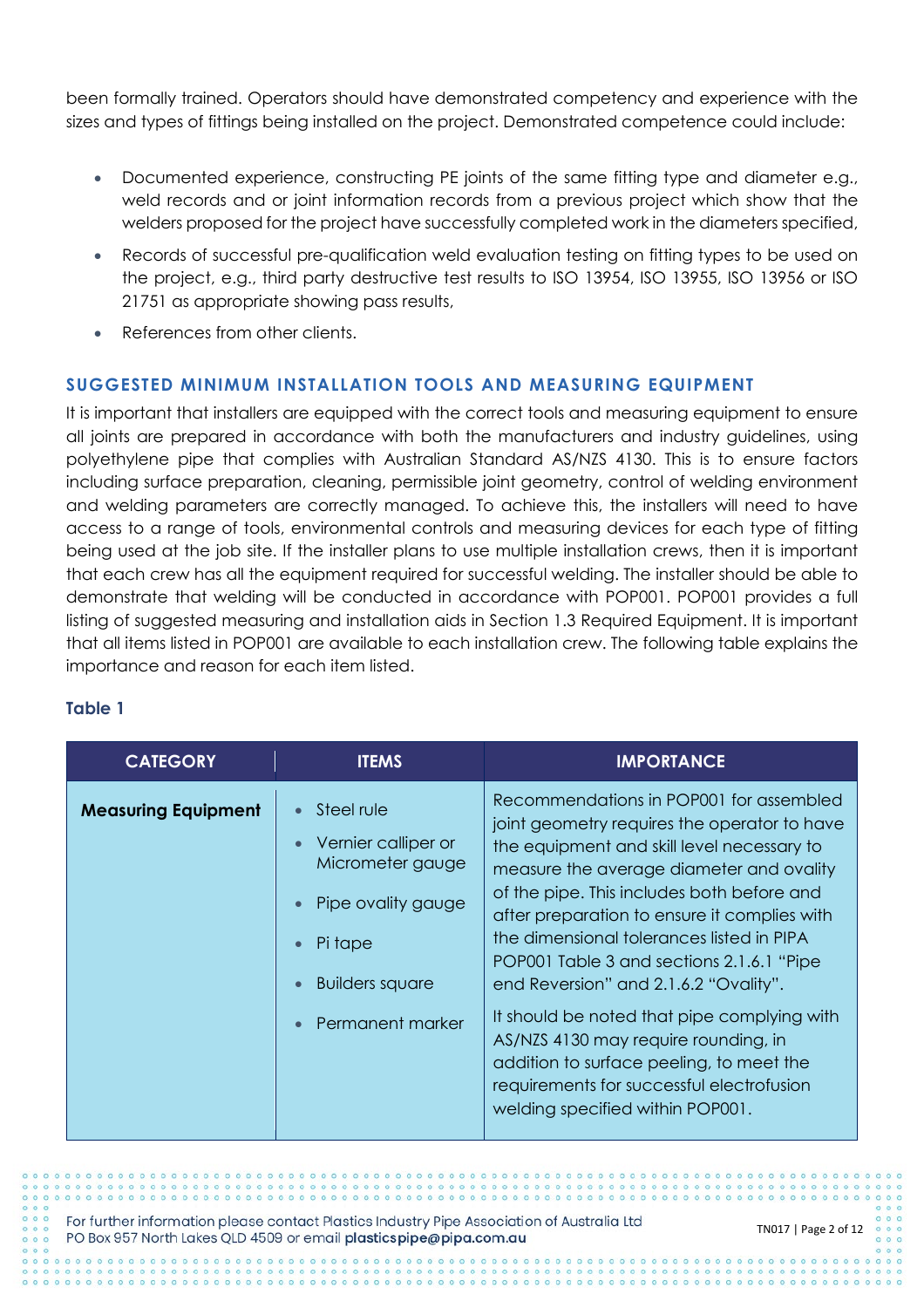| <b>CATEGORY</b>                                                  | <b>ITEMS</b>                                                                                                                                                                                          | <b>IMPORTANCE</b>                                                                                                                                                                                                                                                                                                                                                                                                                                                                                                                                                                                                                                                                                                                                                                                                                                                                                                                                                                                                                             |
|------------------------------------------------------------------|-------------------------------------------------------------------------------------------------------------------------------------------------------------------------------------------------------|-----------------------------------------------------------------------------------------------------------------------------------------------------------------------------------------------------------------------------------------------------------------------------------------------------------------------------------------------------------------------------------------------------------------------------------------------------------------------------------------------------------------------------------------------------------------------------------------------------------------------------------------------------------------------------------------------------------------------------------------------------------------------------------------------------------------------------------------------------------------------------------------------------------------------------------------------------------------------------------------------------------------------------------------------|
| <b>Measuring Equipment</b><br>continued                          | Steel rule<br>$\bullet$<br>Vernier calliper or<br>$\bullet$<br>Micrometer gauge<br>Pipe ovality gauge<br>$\bullet$<br>Pi tape<br>$\bullet$<br><b>Builders square</b><br>$\bullet$<br>Permanent marker | In addition, the recommended peel depth<br>for pipe surface preparation in Table 2 also<br>provides minimum and maximum permissible<br>peel depths to be used when removing the<br>oxidised layer from the pipe surface.<br>To follow these guidelines, it is necessary to<br>have a calliper to check peel depth<br>regularly.<br>Note the peel depth achieved by<br>mechanical rotary peelers will vary with<br>blade sharpness and other factors such as<br>clamping force etc hence it is important to<br>regularly check and record the peel depth<br>being achieved.                                                                                                                                                                                                                                                                                                                                                                                                                                                                    |
| <b>Environmental</b><br><b>Monitoring and</b><br><b>Controls</b> | Surface and<br>ambient<br>temperature<br>measuring devices.<br>Shade cloth or<br>shelter<br>Dewatering<br>equipment<br>Wet weather<br>protection e.g.,<br>welding tent                                | Electrofusion quality can be adversely<br>impacted if the welding is conducted in<br>conditions that may result in contamination<br>of the welding surface such as moisture,<br>mud, dust and or other potential<br>contaminants from the installation site.<br>The installer should have the appropriate<br>controls to manage these factors on each<br>welding site.<br>Measuring devices are also required to<br>determine that the welding is taking place in<br>the specified ambient temperature range<br>for the assembled joint. For example - within<br>the ISO 12176-2 allowable range of -10°C to<br>45°C. Some electrofusion machines monitor<br>ambient temperatures and will not operate<br>outside this temperature range.<br><b>Note:</b> pipe and fittings left in direct sunlight<br>even within this allowable ambient<br>temperature range can quickly reach high<br>temperatures. Therefore, fittings and the<br>pipe surfaces to be welded should be<br>shaded from direct sun light prior to<br>attempting EF welding. |

For further information please contact Plastics Industry Pipe Association of Australia Ltd<br>PO Box 957 North Lakes QLD 4509 or email plasticspipe@pipa.com.au

 $0000$ 

 $\circ$ 

 $0.0000000$ 

 $000$ 

 $000$ 

 $000000000000$ 

 $000000000000$ 

 $^{\circ}$ 

 $0000000000$ 

 $000000000000000$ 

 $0.000000000000$ 

 $0000000000$ 

 $\circ$ ö  $\ddot{\circ}$  $0<sup>o</sup>$ 

> $0<sub>0</sub>$  $0<sup>o</sup>$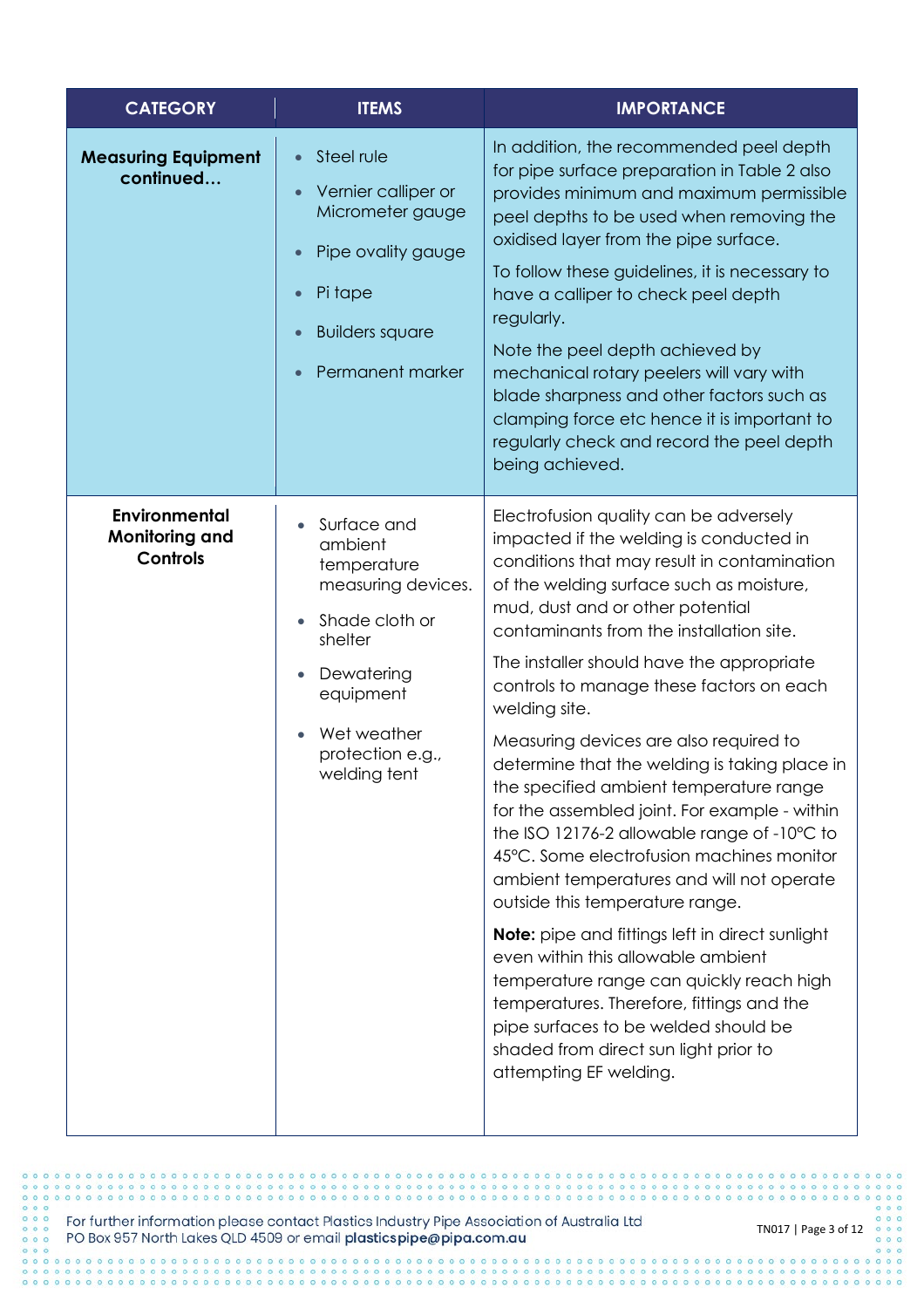| <b>CATEGORY</b>                            | <b>ITEMS</b>                                                                                                                                                                                                      | <b>IMPORTANCE</b>                                                                                                                                                                                                                                                                                                                                                                                                                                                                                                                                                                                                                                                                                                                                                                                                                                                                                                                                                                    |
|--------------------------------------------|-------------------------------------------------------------------------------------------------------------------------------------------------------------------------------------------------------------------|--------------------------------------------------------------------------------------------------------------------------------------------------------------------------------------------------------------------------------------------------------------------------------------------------------------------------------------------------------------------------------------------------------------------------------------------------------------------------------------------------------------------------------------------------------------------------------------------------------------------------------------------------------------------------------------------------------------------------------------------------------------------------------------------------------------------------------------------------------------------------------------------------------------------------------------------------------------------------------------|
| <b>Peeling Equipment</b>                   | Rotary mechanical<br>$\bullet$<br>peeler<br><b>Note:</b> Must be capable<br>of removing a minimum<br>depth of 0.2mm evenly<br>around the complete<br>pipe circumference<br>and insertion depth of<br>the fitting. | For successful welding it is important that<br>oxidised material that forms on the pipe<br>surface is completely removed by the<br>installer prior to welding.<br>The peeling tool must be able to evenly<br>remove the oxidised layer around the<br>complete circumference and over the total<br>insertion depth of the EF fitting.<br>The recommended tolerance on peel depth<br>that is required to be evenly removed<br>around the full circumference is not possible<br>with hand scrapers or other improvised tools.<br>Therefore, each installation crew should<br>have access to dedicated rotational<br>peeling tools for electrofusion welding.<br><b>Note:</b> Some rotary peeling tools can only be<br>used on pipe ends, therefore if the installers<br>are required to install EF saddles, they will<br>need a mechanical peeling tool that can<br>be used in the middle of the pipe i.e. works<br>with only access to the pipe diameter for<br>location and clamping. |
| <b>Pipe Surface and</b><br><b>Cleaning</b> | Electrofusion pipe<br>surface cleaning<br>alcohol wipes                                                                                                                                                           | It is critical that the prepared surface must<br>be clean and free of contaminants prior to<br>assembly and welding.<br>Common sources of contamination include<br>moisture, dust and dirt, hand and barrier<br>creams, sunscreen, detergents, and<br>surfactant used in direction drilling, oils and<br>fuels from site machinery, etc. Even when<br>care is taken with the preparation of the<br>peeled surface it is possible for that surface<br>to be contaminated with these types of<br>substances.<br>To prevent this, the installer should clean the<br>surface just prior to assembly of the fitting for<br>welding with a fitting manufacturer<br>approved pipe surface wipe.                                                                                                                                                                                                                                                                                             |

 $0<sup>o</sup>$ 

 $0.0000000$ 

For further information please contact Plastics Industry Pipe Association of Australia Ltd<br>PO Box 957 North Lakes QLD 4509 or email plasticspipe@pipa.com.au

 $000$ 

 $0000000$ 

 $\begin{array}{ccc}\n\circ & \circ & \circ & \circ\n\end{array}$ 

 $0000$ 

 $\overline{\phantom{a}}$  $0<sup>o</sup>$ 

 $\circ$  $00$  $0.0$  $\ddot{\circ}$  $0<sup>o</sup>$  $\circ$  $^{\circ}$ 

 $000$ 

 $0.000000$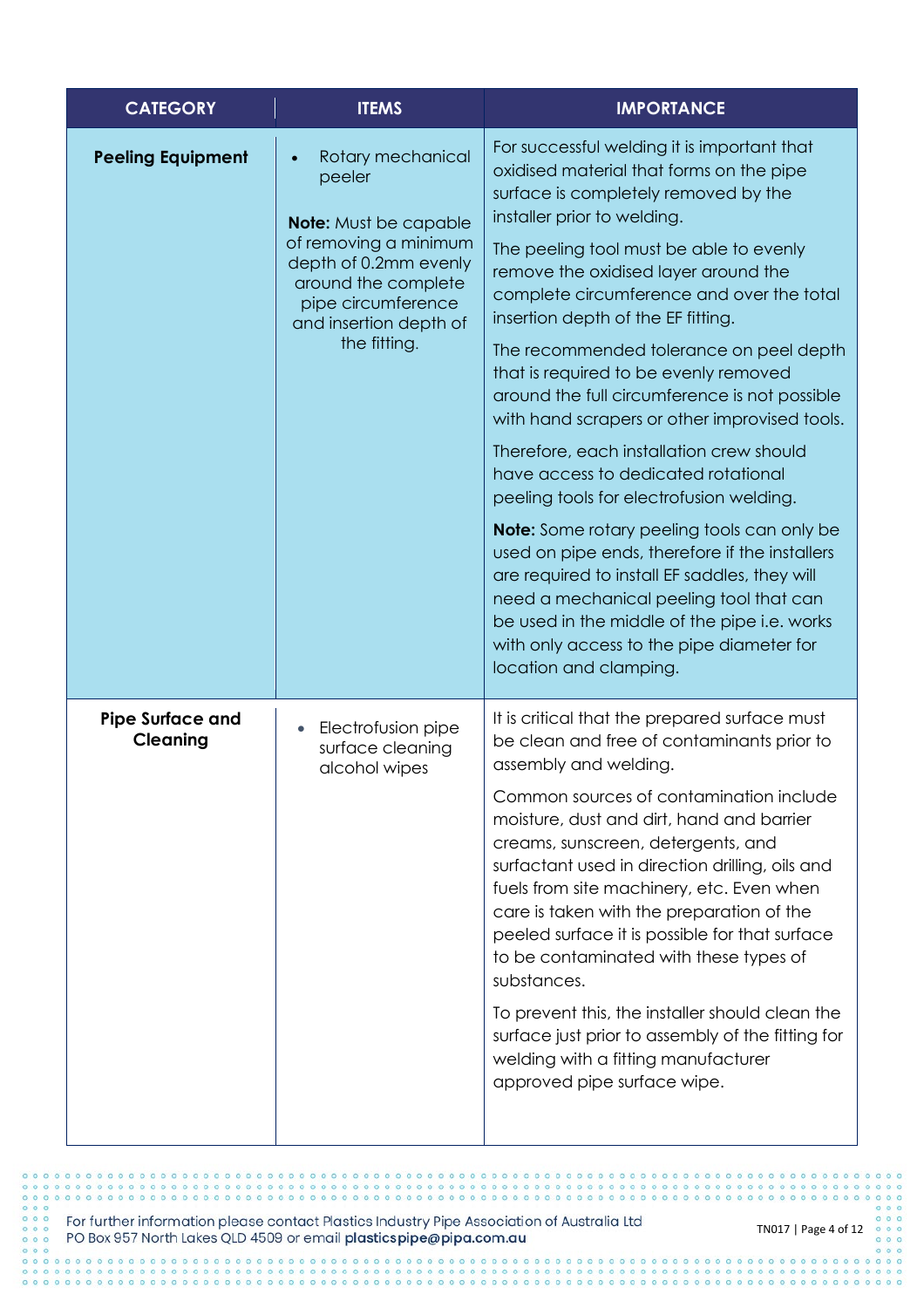| <b>CATEGORY</b>                                               | <b>ITEMS</b>                                                                                      | <b>IMPORTANCE</b>                                                                                                                                                                                                                                                                                                                                                                                                                               |
|---------------------------------------------------------------|---------------------------------------------------------------------------------------------------|-------------------------------------------------------------------------------------------------------------------------------------------------------------------------------------------------------------------------------------------------------------------------------------------------------------------------------------------------------------------------------------------------------------------------------------------------|
| <b>Pipe Surface and</b><br><b>Cleaning continued</b>          | Electrofusion pipe<br>$\bullet$<br>surface cleaning<br>alcohol wipes                              | The wipe's solvent evaporation rate varies<br>with the ambient temperature, and the<br>solvent must be allowed to fully evaporate<br>prior to joint assembly.                                                                                                                                                                                                                                                                                   |
|                                                               |                                                                                                   | <b>Note:</b> The use of clean rags and cleaning<br>solution is not recommended due to the risk<br>of introducing additional sources of<br>contamination e.g., incorrect rag material,<br>contamination of cleaning fluid or incorrect<br>fluid and accidental reuse of rags or use of<br>dirty rags.                                                                                                                                            |
|                                                               |                                                                                                   | Disposable latex or nitrile powder free gloves<br>are recommended when handling the wipes<br>for preparation of the surface.                                                                                                                                                                                                                                                                                                                    |
| <b>Pipe dimensional</b><br>correction and<br>alignment clamps | Pipe cutting tools<br>$\bullet$<br><b>Rounding Clamps</b><br><b>Alignment Clamps</b><br>$\bullet$ | AS/NZS 4130 PE Pipe may require<br>dimensional correction for suitability with EF<br>jointing, particularly due to excessive ovality<br>and circumferential reversion at the end on<br>larger DN pipe.<br>Circumferential reversion of pipe ends shall<br>comply with AS/NZS 4130, requiring diameter<br>compliance within 5% DN length from the<br>pipe end.<br>If after dimensional checking of the<br>prepared pipe surface reversion and/or |
|                                                               |                                                                                                   | ovality is larger than the recommended<br>range nominated in POP001 the installer will<br>require tools for cutting the reverted section<br>from the end of the pipe and rounding<br>clamps to correct the ovality in the welding<br>zone.                                                                                                                                                                                                      |
|                                                               |                                                                                                   | Pipe cutting tools should be able to achieve<br>a square pipe end. This is important as pipe<br>not cut square may result in insufficient pipe<br>insertion to achieve a satisfactory weld.                                                                                                                                                                                                                                                     |
|                                                               |                                                                                                   | The assembled joint will also require clamps<br>to prevent movement during welding and<br>the correct alignment of pipes and fittings                                                                                                                                                                                                                                                                                                           |

For further information please contact Plastics Industry Pipe Association of Australia Ltd PO Box 957 North Lakes QLD 4509 or email plasticspipe@pipa.com.au

 $0.00$ 

 $000$  $0<sup>o</sup>$ ö

 $\circ$  $00$  $0<sup>o</sup>$  $\ddot{\circ}$ 

 $0<sup>o</sup>$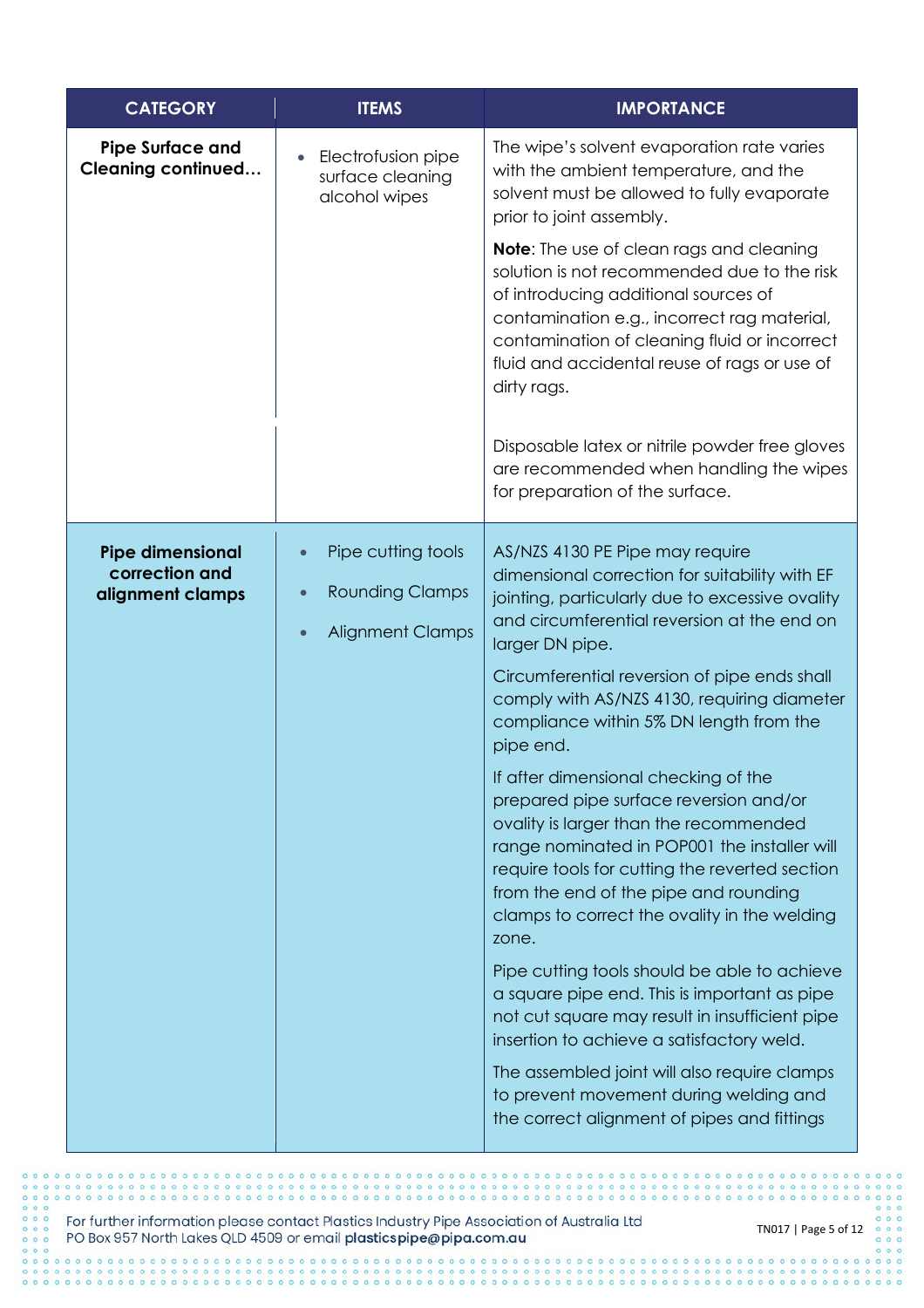| <b>CATEGORY</b>                                                             | <b>ITEMS</b>                                                                                                   | <b>IMPORTANCE</b>                                                                                                                                                                                                                                                                                                                                                                                                                                                                                                                                                                                                                                                                                                                                                                                                                                                                                                                                                                                                       |
|-----------------------------------------------------------------------------|----------------------------------------------------------------------------------------------------------------|-------------------------------------------------------------------------------------------------------------------------------------------------------------------------------------------------------------------------------------------------------------------------------------------------------------------------------------------------------------------------------------------------------------------------------------------------------------------------------------------------------------------------------------------------------------------------------------------------------------------------------------------------------------------------------------------------------------------------------------------------------------------------------------------------------------------------------------------------------------------------------------------------------------------------------------------------------------------------------------------------------------------------|
| <b>Pipe dimensional</b><br>correction and<br>alignment clamps<br>continued  | Pipe cutting tools<br>$\bullet$<br><b>Rounding Clamps</b><br>$\bullet$<br><b>Alignment Clamps</b><br>$\bullet$ | for the duration of the weld and first cooling<br>period. This is to ensure the joint remains free<br>of applied stresses during the welding<br>process and subsequent cooling period.                                                                                                                                                                                                                                                                                                                                                                                                                                                                                                                                                                                                                                                                                                                                                                                                                                  |
| <b>Electrofusion Control</b><br><b>Unit and Site Power</b><br><b>Supply</b> | Electrofusion<br>Control Unit<br>Power Supply                                                                  | The control unit and power supply should<br>comply with the parameters provided in<br>POP001 and be compatible with the fittings<br>being used in the project.<br>Control units should comply with ISO 12176-2<br>and provide a DC output or AC + DC<br>between 8-volts and 48-volts. Barcode units<br>should be compatible with ISO 13950.<br><b>Control boxes</b> used should be checked to<br>ensure they are within their calibration<br>period.<br>The installer should check with the fitting<br>provider to ensure their proposed welding<br>and site power solutions are suitable for the<br>types of fittings being used.<br>Generators used for power supply should be<br>calibrated and serviced to ensure they<br>provide the voltage and current input<br>required for the electrofusion control unit.<br>Incompatible generators may damage the<br>control unit.<br><b>Note:</b> for larger diameter EF projects<br>specialised control units and site power<br>requirements may be required. Once again, |
|                                                                             |                                                                                                                | the installer should liaise with the<br>manufacturer to ensure they are using the<br>appropriate equipment.                                                                                                                                                                                                                                                                                                                                                                                                                                                                                                                                                                                                                                                                                                                                                                                                                                                                                                             |

For further information please contact Plastics Industry Pipe Association of Australia Ltd<br>PO Box 957 North Lakes QLD 4509 or email plasticspipe@pipa.com.au

 $0 0 0 0 0 0 0 0$ 

.....................................

 $0 0 0 0 0 0 0 0 0 0$ 

 $000$  $0<sup>o</sup>$  $\ddot{\circ}$  $\circ$  $0<sup>o</sup>$  $000$  $0.000000$ 

 $000$ 

 $0.00000000000000$ 

TN017 | Page 6 of 12

 $0000000$ 

 $0<sup>o</sup>$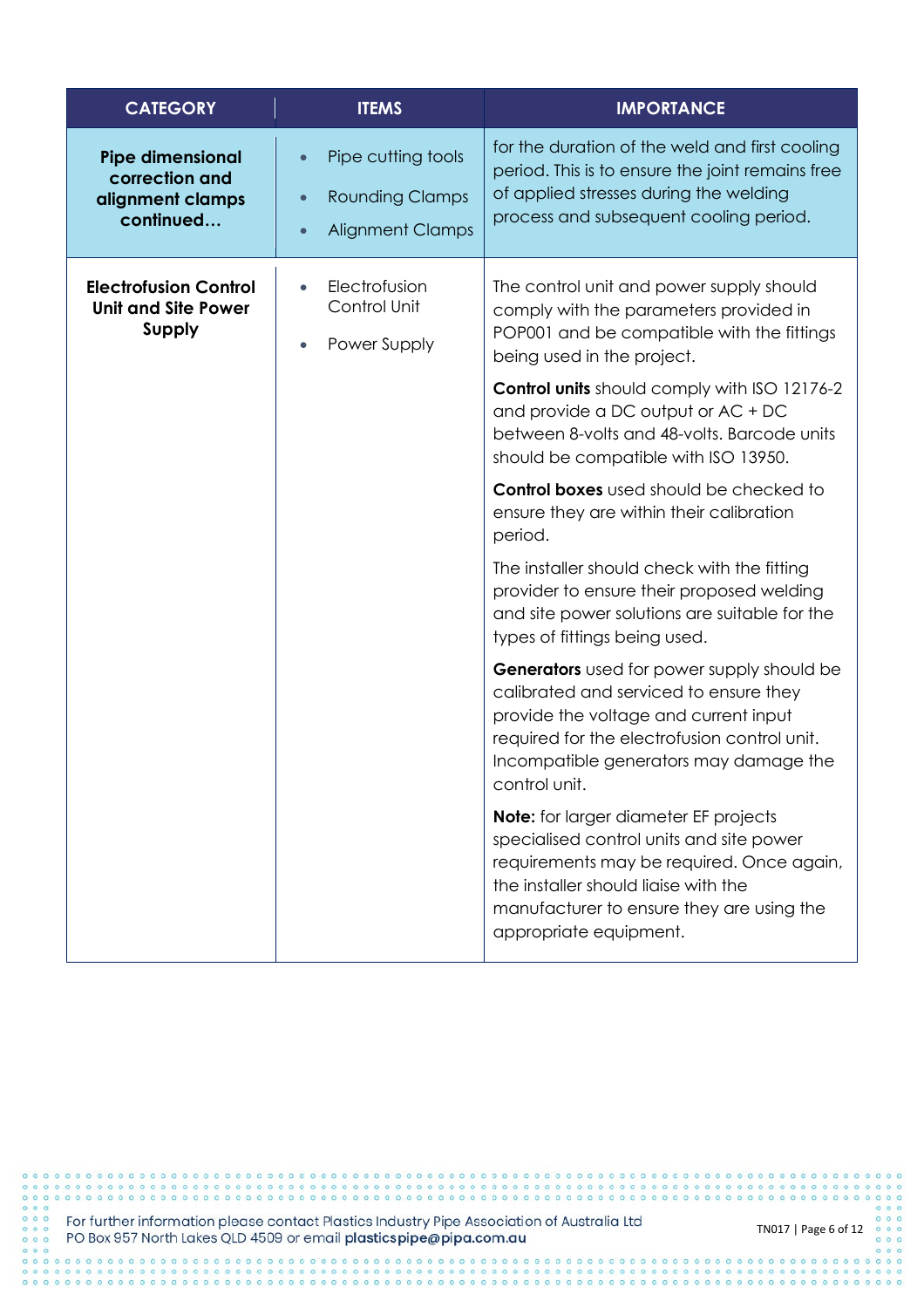# **2. JOINT INFORMATION AND RECORD KEEPING**

A critical part of successful electrofusion jointing is ensuring that the joint has been prepared correctly. The constructor should be able to provide documentation linked to each weld to demonstrate that the joint was prepared by suitably qualified welders using the correct installation equipment, joint geometry, and environmental controls to ensure the weld was constructed according to POP001.

It is suggested that a system is used to link each weld with the record keeping data such as a joint identification code stamped on the fitting or as part of the geographic information system for the project. The records should document:

- The identity of the welder(s) and accreditation information to PMBWELD302E
- Identify the fitting manufacturer, type, and identification code.
- Data to show prepared pipe ends (or pipe surface for saddles) are within the dimensional range specified in AS/NZS 4130 and POP001.
- Type of mechanical rotary peeler used.
- The operator has correctly removed the required depth of oxidised material from the surface of the pipe surface using a mechanical peeling tool, and accurately measured the peel strip thickness using Vernier calipers or Micrometer gauge.
- The type of manufacturer approved alcohol welding wipe used.
- The joint has been assembled correctly including correct insertion depth, pipe rounding (if necessary), pipe alignment and clamping to prevent movement during the welding process.
- Suitable environmental controls have been used to prevent damage to the joint from factors such as dust, water, and excessive heat or cold from environmental factors.
- The type of rounding and alignment clamps used.
- That the control box used was correctly calibrated and compliant to ISO 12176-2.
- That the weld was allowed to cool for the correct amount of time in the alignment clamp prior to removal of the clamps, including the additional manufacturer allocated joint cooling time, prior to undertaking pressure testing.

An example of a weld record that provides this information is shown in Appendix A.

## **2.1 TECHNOLOGIES FOR CAPTURING WELD INSTALLATION INFORMATION**

Historically, destructive testing has been used to provide information on the long-term performance of welds. Destructive testing usually selects random welds from site in the hope all other welds have been installed with the same methodology, or alternatively, 'pre-construction' welds prepared in a workshop environment – results from these tests are often criticised for not representing actual installation conditions in-field.

In the past five years, suppliers associated with electrofusion and butt welding have developed and marketed technology to capture welding process information by non-destructive methods.

For further information please contact Plastics Industry Pipe Association of Australia Ltd PO Box 957 North Lakes QLD 4509 or email plasticspipe@pipa.com.au

TN017 | Page 7 of 12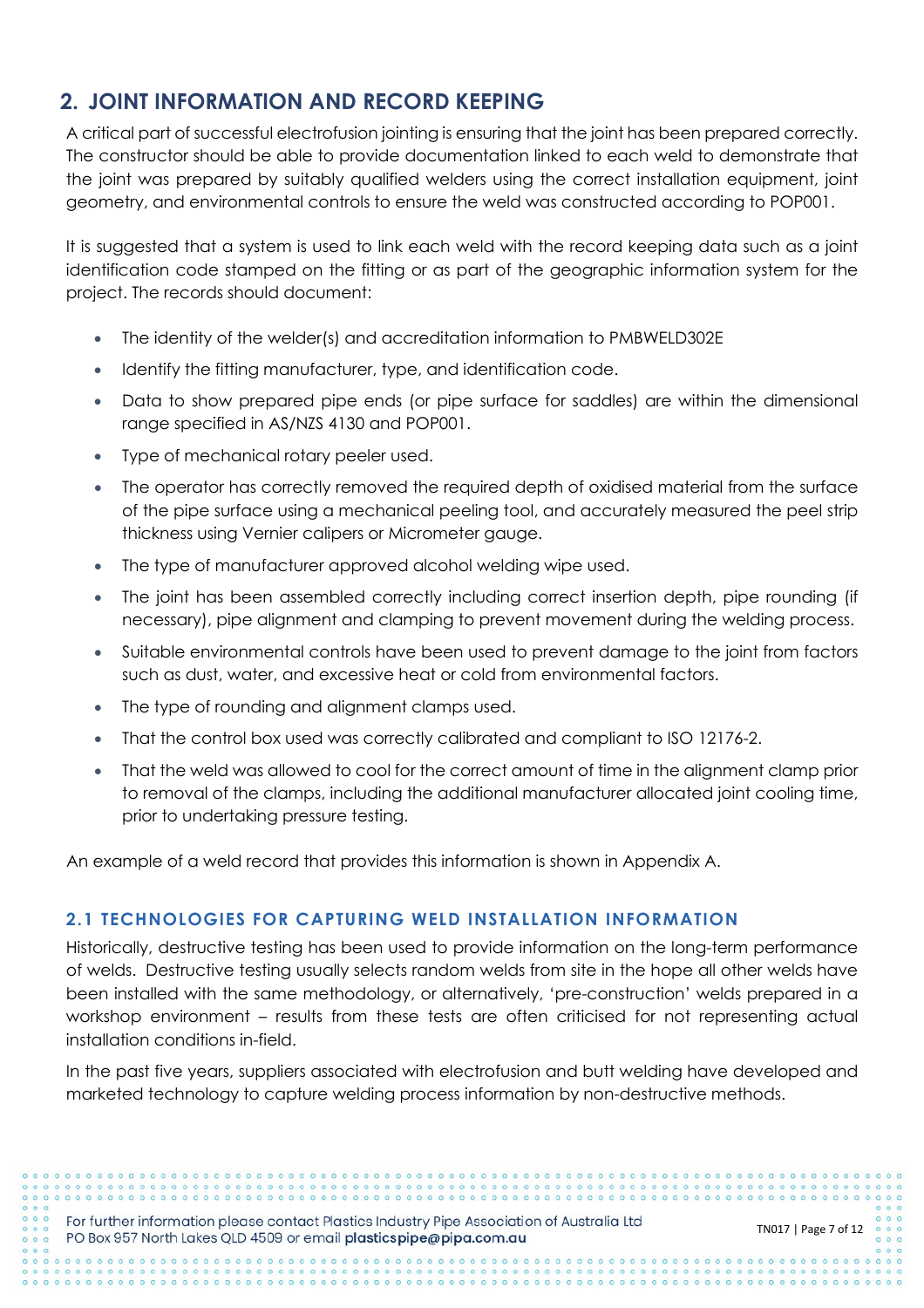Electrofusion welding machines can function with wireless connectivity, collecting fusion data captured during the fusion process. Electronic data is stored and typically downloaded via a mobile phone app, comprising a wide range of data including:

- Photos of the weld being carried out including key steps and tooling used to monitor the installation process.
- The identification of personnel responsible for the installation.
- Recording of environmental and geolocation information. GPS coordinates can be automatically captured for each fusion weld record.
- Power consumption profile during the welding process.
- Pipe and fitting material and batch manufacturing traceability information.
- Machine internal memory can record thousands of jointing records, retrieved using a USB memory stick.
- QR code wireless scanners, based on a mobile phone with software application, can be installed for reading the barcode, providing evidence of the barcode type (operator, fusion data, traceability etc.). Welding machines can send all data captured during the welding process via Wi-Fi or telecommunication network, to a remote located supervisor to qualify the correct welding procedures.
- Track and Trace web platform services allowing asset owners to manage installed joints on jobsites, using mobile phone app's accessing online web portal services.

Previously this information has been collected by various means, cameras, USB flash drives and written notes. The new apps automate the collection of information and typically send it to the cloud for immediate storage or future retrieval by interested parties e.g., asset owners, consultants, contractors.

As information obtained from the apps is obtained in a non-destructive method, the apps avoid the time, effort and cost associated with destructive testing, and can be used to provide data on all welds completed during a project – not just a snapshot.

Years of accumulated industry knowledge is used to predict the likely long-term performance of a joint because steps completed (or missed) during the welding process have a strong correlation to long-term joint performance.

## **3. QUALITY CONTROL AND ASSURANCE**

It is recommended that the constructor and asset owner utilise a system for monitoring and checking installation quality. The system should include:

- System of traceability to enable information on each weld is linked to the installer and the weld information record for that weld e.g., weld identification code and welder ID stamped or marked permanently on each fitting.
- Audit to ensure the installer is following PIPA POP001 and is complying with the requirements of the electrofusion weld specifications as suggested in this document.

For further information please contact Plastics Industry Pipe Association of Australia Ltd PO Box 957 North Lakes QLD 4509 or email plasticspipe@pipa.com.au

TN017 | Page 8 of 12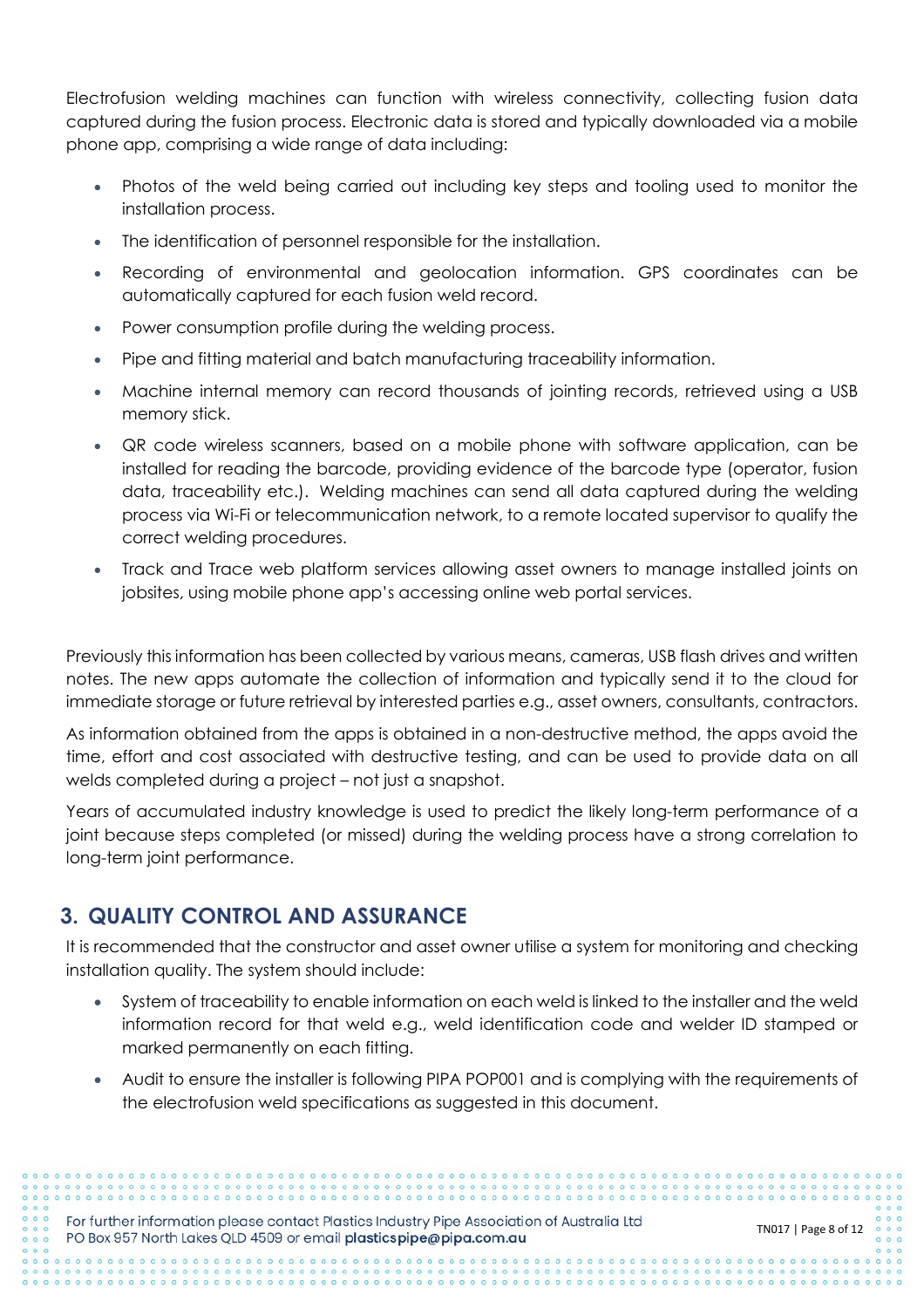• System to record and store weld information linked to the weld identification system to enable retrieval of the weld data.

Schedule of random visual inspections of weld quality as per the visual inspection guidelines shown in DVS2202 Table 3 or those in POP014. Where welds or processes are identified as non-compliant the identified joint or a random selection of joints prepared by the installer should be cut out for destructive testing using either ISO 13954, ISO 13955, ISO 13956 or ISO 21751 as appropriate.

## **3.1 DESTRUCTIVE TESTING**

It is recommended that a program of destructive testing is established for the duration of each project. Typically, these programs will involve several phases with reduced frequency as welder competence is established. The phases usually consist of pre welder qualification, initial construction checks and then ongoing monitoring.

## **3.1.1 PRE-QUALIFICATION OF WELDERS**

Welders are required to prepare test samples on site using the equipment they have provided for the project. Each welder prepares a weld for each size required in the project. The welds are then tested using accredited third-party destructive testing laboratories to either ISO 13954, ISO 13955, ISO 13956 or ISO 21751 showing pass results.

## **3.3 INITIAL CONSTRUCTION TESTING**

During initial construction samples are selected from each installer and joint size prepared in actual construction conditions and tested as above.

## **3.1.2 ONGOING CONSTRUCTION TESTING**

A random destructive testing regime is established with the constructor, typically 1 from every 100 production welds is used. In the event of a random joint failing a test, samples of other welds made by the same installer are tested. These samples are assessed to determine if the failure is isolated or a systematic failure to apply the procedures outlined in POP001.

At all times, the constructor and asset owner should be carrying out their own quality checks and any welds that appear to be installed incorrectly (using POP014 as a guide) should be cut out for destructive testing.

If it is agreed the failure is due to welding quality issues the welder should be managed to improve weld quality. Management actions could range from increased supervision, retraining and in the case of repeated issues, removal from the project.

One option is to cut out and test an earlier joint made by the welder. If that fails, all joints made in the period between the two failures are considered suspect and are removed. The process is repeated until all suspect welds have been removed and replaced.

For further information please contact Plastics Industry Pipe Association of Australia Ltd PO Box 957 North Lakes QLD 4509 or email plasticspipe@pipa.com.au

TN017 | Page 9 of 12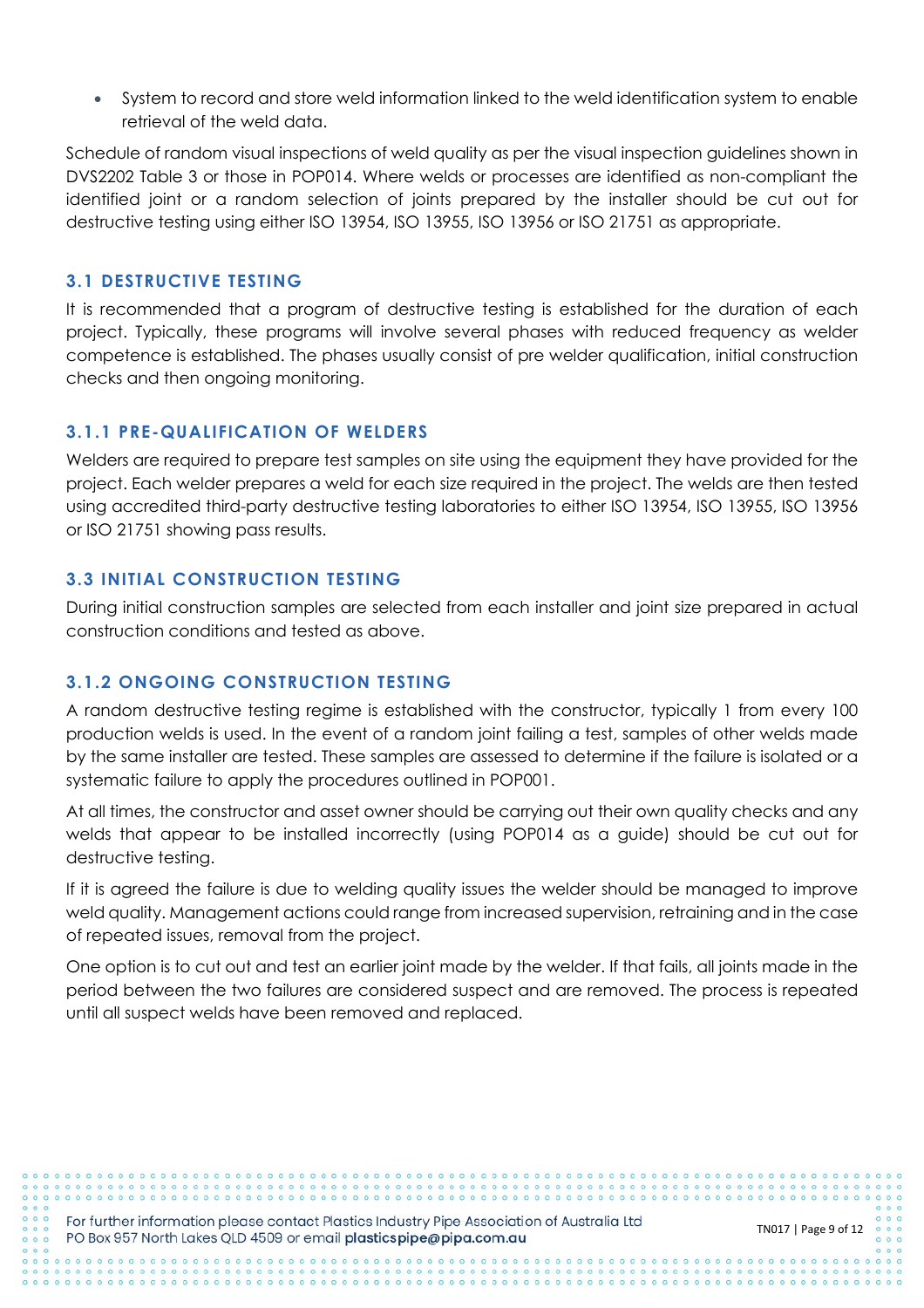## **REFERENCED DOCUMENTS**

| <b>POP001</b><br><b>POP014</b> | Electrofusion Jointing of PE Pipes and Fittings for Pressure Applications<br>Evaluation of PE welds                                                                                     |
|--------------------------------|-----------------------------------------------------------------------------------------------------------------------------------------------------------------------------------------|
| <b>DVS</b>                     | Technical Codes on Plastics Joining Technologies English Edition Volume 3 DVS<br>2202-1(2006-07) Imperfection in Thermoplastic Welded Joints, Features,<br>description, and evaluation. |
| <b>AS/NZS 4129</b>             | Fittings for polyethylene (PE) pipes for pressure applications                                                                                                                          |
| AS/NZS 4130                    | Polyethylene (PE) pipes for pressure applications                                                                                                                                       |
| AS/NZS 2033                    | Installation of Polyethylene Pipe Systems                                                                                                                                               |
| <b>ISO 13954</b>               | Plastics pipes and fittings - Peel decohesion test for polyethylene (PE)<br>electrofusion assemblies of nominal outside diameter greater than or equal to<br>90 mm                      |
| <b>ISO 13955</b>               | Plastics pipes and fittings — Crushing decohesion test for polyethylene (PE)<br>electrofusion assemblies                                                                                |
| <b>ISO 13956</b>               | Plastics pipes and fittings — Decohesion test of polyethylene (PE) saddle fusion<br>joints -- Evaluation of ductility of fusion joint interface by tear test                            |
| <b>ISO 21751</b>               | Plastics pipes and fittings — Decohesion test of electrofusion assemblies -- Strip-<br>bend test                                                                                        |
| ISO 12176-2                    | Plastics pipes and fittings — Equipment for fusion jointing polyethylene systems<br>— Part 2: Electrofusion                                                                             |

000000

 $000$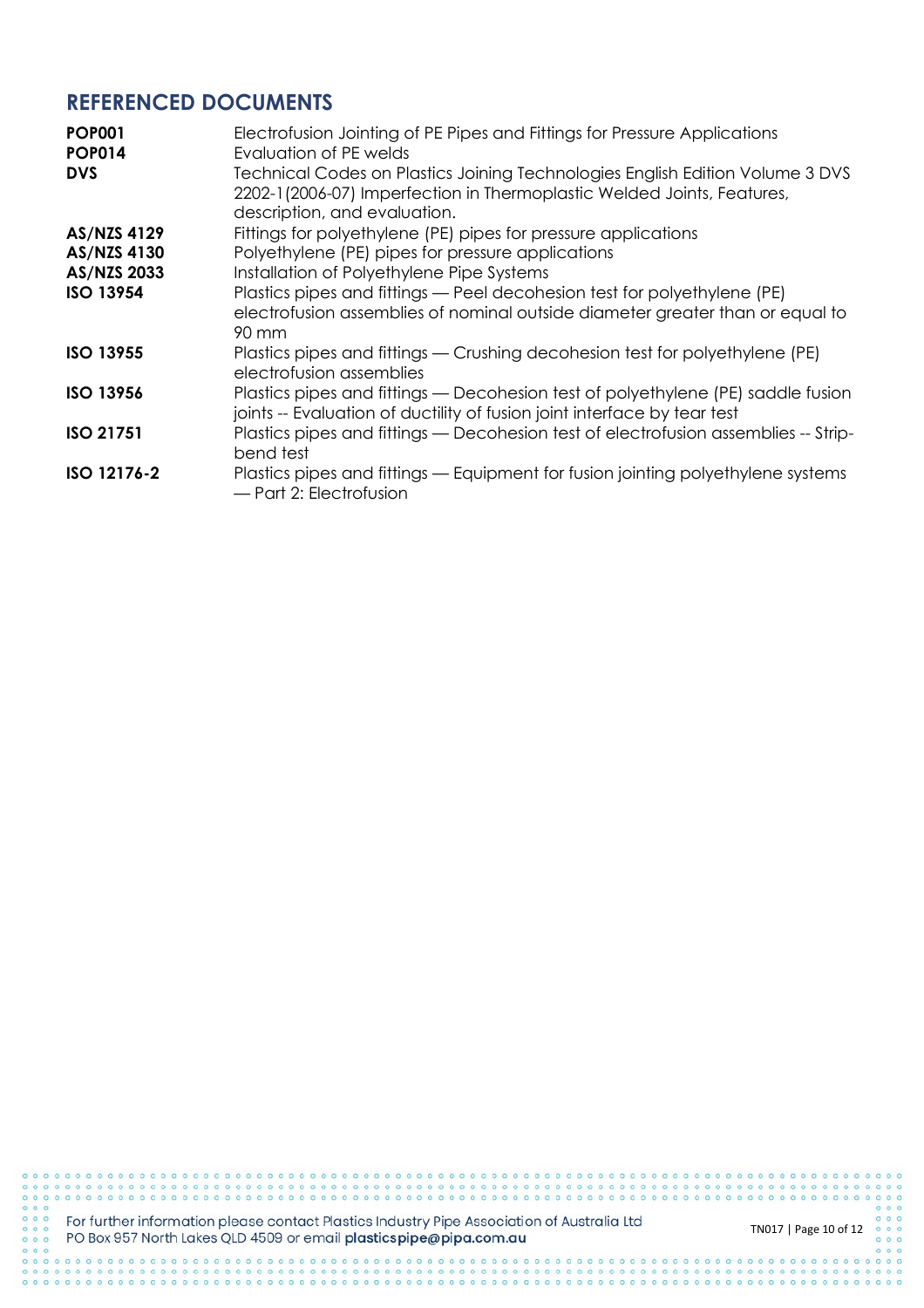# **APPENDIX A**

## **SAMPLE WELD RECORD TEMPLATE**

In addition to the data suggested by Appendix A in POP001 for "Servicing and Calibration Record Sheet", the following information should be recorded for each weld:

## **Project details**

- Customer
- Project Name
- Date

## **Operator Details**

- Name
- Company Name
- Phone
- Welder Qualifications / ID Number

## **Conditions**

- Ambient Temperature
- Weather

## **Location of the weld**

**Pipe Information** (upstream and downstream if used with a coupling)

- Grade of Pipe (PE100, PE80...)
- Brand
- DN
- SDR
- Production number
- Dimensions within tolerance
	- Mean Outside Diameter
	- Ovality (if out of tolerance defined in POP001 –use of rounding clamps)
	- Pipe end reversion checked, and pipe cut back if out of specification
- Re-rounding operation, if required, ovality after rounding
- Surface Temperature
- No evidence of flat spots

## **Fitting Details**

- Clean and within original bag
- Type (Coupling, Tee, Saddle)
- Brand of Part Number
- Barcode number
- **Batch Number**
- Compatible pipe SDR range confirm fits pipe SDR

#### **Preparation**

- Shelter / habitat preventing direct sun light and protection from contaminates
- Satisfactory clamping of pipes / fittings including alignment
- Pipe ends cut square

For further information please contact Plastics Industry Pipe Association of Australia Ltd PO Box 957 North Lakes QLD 4509 or email plasticspipe@pipa.com.au

TN017 | Page 11 of 12

00000000000000000000000